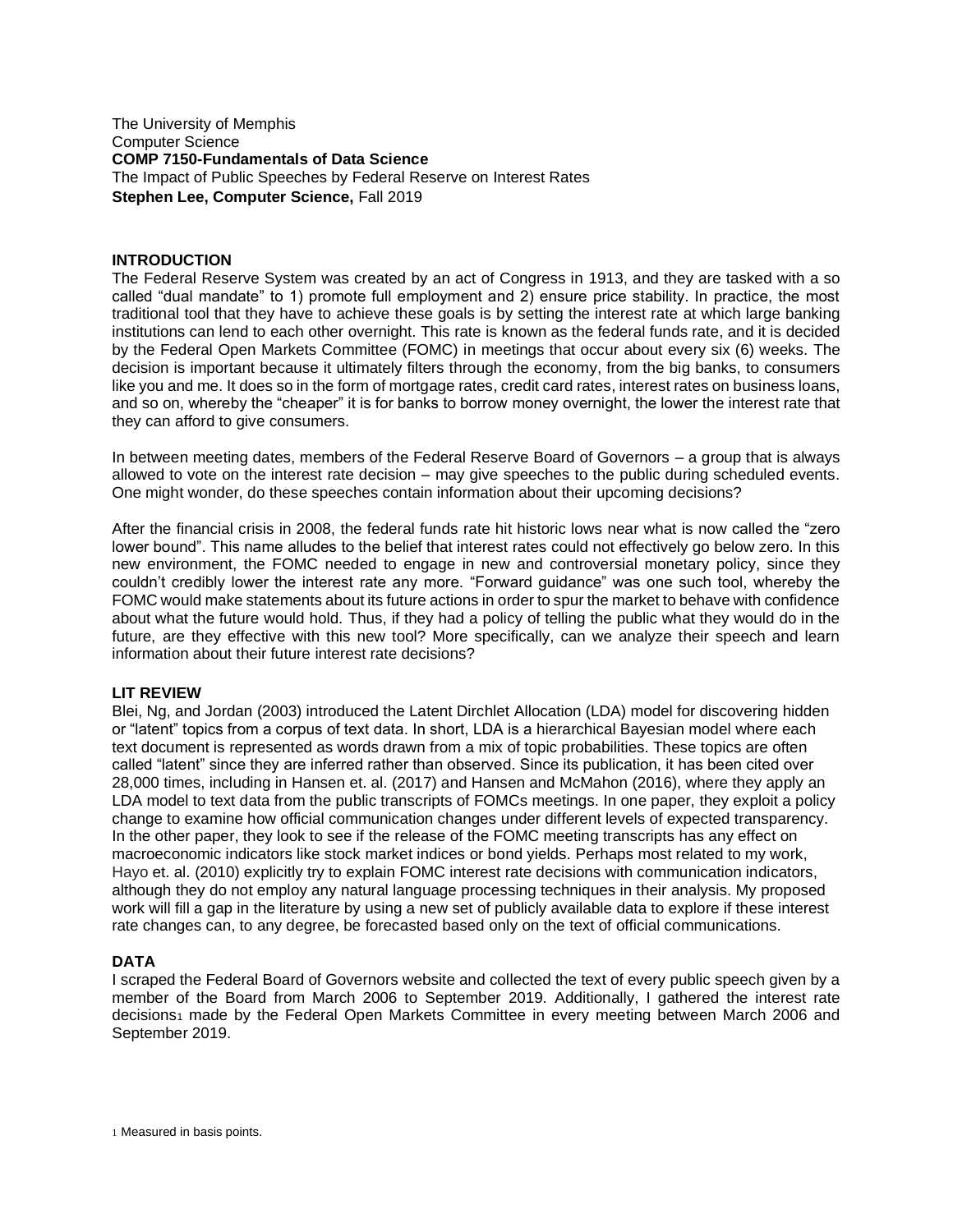Next, I processed the text data by removing all characters that were not letters, converting all remaining letters to lowercase, removing all "stopwords"2, stemming the words according to the Porter Stemmer3, and finally making bigram phrases<sub>4</sub>. This process allowed me to reduce the dimensionality of the final vocabulary, while still maintaining more linguistic context than you get by just using the words themselves. Intuitively, this is because a bigram also contains information about the ordering and proximity of words.

Finally, I combined all speeches that occurred between consecutive meetings into a single "document". For example, the FOMC met on July 31, 2019 to make an interest rate decision. About six (6) weeks later, they met again on September 18, 2019 to make another interest rate decision. In this case, I appended every speech given after July 31 but before the September 18th into a single text "document" that represented all of the FOMC's communication before making that decision. While one may argue that various committee members each have a unique and separate opinions, it is therefore unjustified to combine them into a single document. In fact though, this is an advantage of my dataset as members of the Board of Governors make a conscious effort to have a unified message. Thus, while there will no doubt be some variation in topic and opinion, the members of the Board publicly make every effort to speak with a unified voice, so as to set clear expectations for the market. Figures 1 and 2 below shows a sample of raw text from a speech, and the corresponding, cleaned bigram, respectively.



**Figure 1:** A sample of raw speech data.



**Figure 2:** A sample of the same text after cleaning.

After combining the cleaned text with the corresponding meeting date and interest rate decision, I fit a Latent Dirchlet Alocation (LDA) model to the data. While the details are outside the scope of this paper, in essence, an LDA model finds groupings of words that tend to appear together across documents: these

2 Stopwords are words that appear so frequently that they don't carry much information. Examples of common stopwords include the words "a", "the", "and", and so on. I used a standard list of stopwords available at https://www.ranks.nl/stopwords. 3 Porter stemming removes the suffix of words according to a well-defined process in order to allow words with the same root map to same object. For example, the words financial, financier, and financials would all get mapped into the same word: "financi". <sup>4</sup> A bigram phrase is the concatenation of two neighboring words. So the phrase, "the dog sat still", in bigrams, would be ["the dog", "dog sat", "sat still"]. This allows to capture some additional linguistic context, while still maintaining a relatively small overall vocabulary. This can be generalized further into ngrams.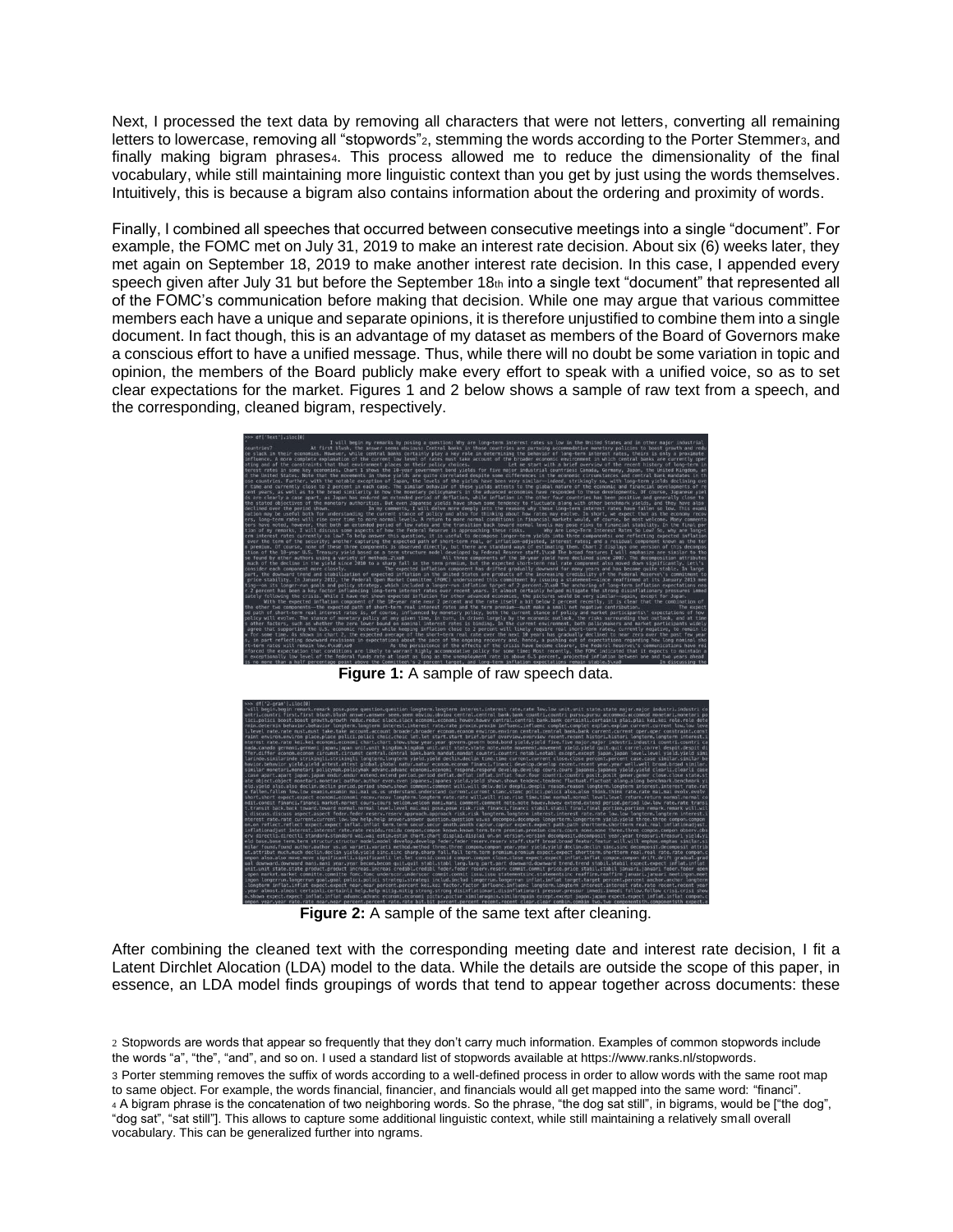are often interpreted as "latent topics" since they are not explicitly defined, but rather inferred from the statistical analysis. Figure 3 below shows the results of fitting an LDA model with 12 topics. There are several important things to note. First, the choice of topic numbers is exogenously chosen, and can certainly be somewhat arbitrary. The tradeoffs in topic modeling is to use a large number of topics with typically low interpretability, or to choose a smaller number of topics with more intuitive interpretations.<sup>5</sup> Second, note the common appearance of the phrase "neutral rate". This phrase is extremely common in the macroeconomic literature as it signifies, in essence, the long run equilibrium rate of interest. While it cannot be measured directly, much discussion and mathematical modeling goes into trying to make good estimates for this number. Given the prevalence of this phrase, in a follow up analysis, I would remove it and consider it a stop word. Finally, note the light grey highlighted rows. As I will show in the next section, these "topics" were selected as the most useful in predicting interest rate decisions.

| Topic 0 | neutral rate            | bank independ          | llatin america  | financi educ         | macroprudenti polici | averag inflat     | central clear   | financi decis        | leverag loan       | protect consum       |
|---------|-------------------------|------------------------|-----------------|----------------------|----------------------|-------------------|-----------------|----------------------|--------------------|----------------------|
| Topic 1 | headlin inflat          | oper risk              | senior manag    | neutral rate         | basel framework      | financi turmoil   | price discoveri | labor cost           | credit deriv       | lender last          |
| Topic 2 | neutral rate            | macroprudenti polici   | headlin inflat  | margin requir        | asset bubbl          | lender last       | central clear   | interest price       | simpl rule         | task forc            |
| Topic 3 | develop countri         | longrun inflat         | senior manag    | neutral rate         | oper risk            | credit deriv      | recent event    | afford hous          | world bank         | ten year             |
| Topic 4 | neutral rate            | central clear          | margin requir   | volcker rule         | longterm debt        | countercycl capit | incom wealth    | macroprudenti polici | recent event       | protect consum       |
| Topic 5 | neutral rate            | price bubbl            | credit product  | central clear        | oper risk            | margin requir     | labor cost      | commun organ         | frbu model         | equilibrium real     |
| Topic 6 | neutral rate            | central clear          | mortgag servic  | macroprudenti polici | longrun inflat       | financi educ      | financi disrupt | senior manag         | capit assess       | headlin inflat       |
| Topic 7 | credit deriv            | <b>Imortgag servic</b> | senior manag    | financi educ         | lintern control      | develop countri   | forward rate    | basel framework      | oper risk          | incent compens       |
| Topic 8 | neutral rate            | macroprudenti polici   | capit assess    | develop countri      | ladvers scenario     | longterm unemploy | central clear   | bank independ        | macroprudenti tool | lotc deriv           |
| Topic 9 | neutral rate            | asset bubbl            | treasuri market | equilibrium real     | incent compens       | l financi educ    | monei fund      | student loan         | Ifinanci turmoil   | toobigtofail problem |
|         | Topic 10   neutral rate | loper risk             | monei fund      | margin requir        | equilibrium real     | corpor govern     | central clear   | securit market       | basel framework    | headlin inflat       |
|         | Topic 11   neutral rate | Itask forc             | incom wealth    | treasuri market      | central clear        | Irural area       | new normal      | sheet normal         | lfed balanc        | neutral real         |

**Figure 3:** The results of a fitted LDA with 12 topics.

Finally, for each document in the corpus (i.e. each set of communication between FOMC interest rate decisions), I calculate the amount of time spent discussing each topic. Figure 4 below shows a time series of the interest rate decisions, along with the percent of communication devoted to each topic in the preceding weeks before the meeting.



**Figure 4:** A time series of interest rate decisions and the time spent discussing relevant topics.

Finally, we can view the head of the dataset in Figure 5 below, noting that the final dataset has 111 observations.

| ---<br>u u u |               |          |          |          |          |          |          |
|--------------|---------------|----------|----------|----------|----------|----------|----------|
|              | <b>Topic0</b> | Topic1   | Topic2   | Topic3   | Topic4   | Topic5   | Topic6   |
| $\theta$     | 0.255410      | 0.124658 | 0.043252 | 0.145469 | 0.046604 | 0.045981 | 0.041588 |
|              | 0.736499      | 0.016011 | 0.015795 | 0.022318 | 0.021972 | 0.026582 | 0.015738 |
|              | 0.510512      | 0.000000 | 0.010388 | 0.012247 | 0.000000 | 0.018453 | 0.000000 |
| 3            | 0.750645      | 0.015778 | 0.017898 | 0.019498 | 0.019051 | 0.017919 | 0.013994 |
| А            | 0.645092      | 0.018795 | 0.016427 | 0.015077 | 0.016312 | 0.051070 | 0.000000 |
|              | Topic7        | Topic8   | Topic9   | Topic10  | Topic11  | Change   |          |
| $\theta$     | 0.060733      | 0.039576 | 0.030504 | 0.037390 | 0.128835 | $-25.0$  |          |
|              | 0.014164      | 0.016824 | 0.022129 | 0.014010 | 0.077958 | $-25.0$  |          |
|              | 0.000000      | 0.000000 | 0.000000 | 0.000000 | 0.394297 | 0.0      |          |
|              | 0.013389      | 0.017200 | 0.012581 | 0.013869 | 0.088178 | 0.0      |          |
| А            | 0.000000      | 0.000000 | 0.012136 | 0.010300 | 0.185212 | 0.0      |          |
|              |               |          |          |          |          |          |          |

**Figure 5:** The first five (5) entries of the final dataset.

5 Additionally, there are more rigorous methods to determining the ideal number of topics, most notably using a so called "coherence" value. This was calculated for a range of topic numbers from 9 to 40, but the results are omitted for brevity since it ultimately wasn't used to decide the number of topics to use. That said, the coherence score did also prefer models with a number of topics between 9 and 14.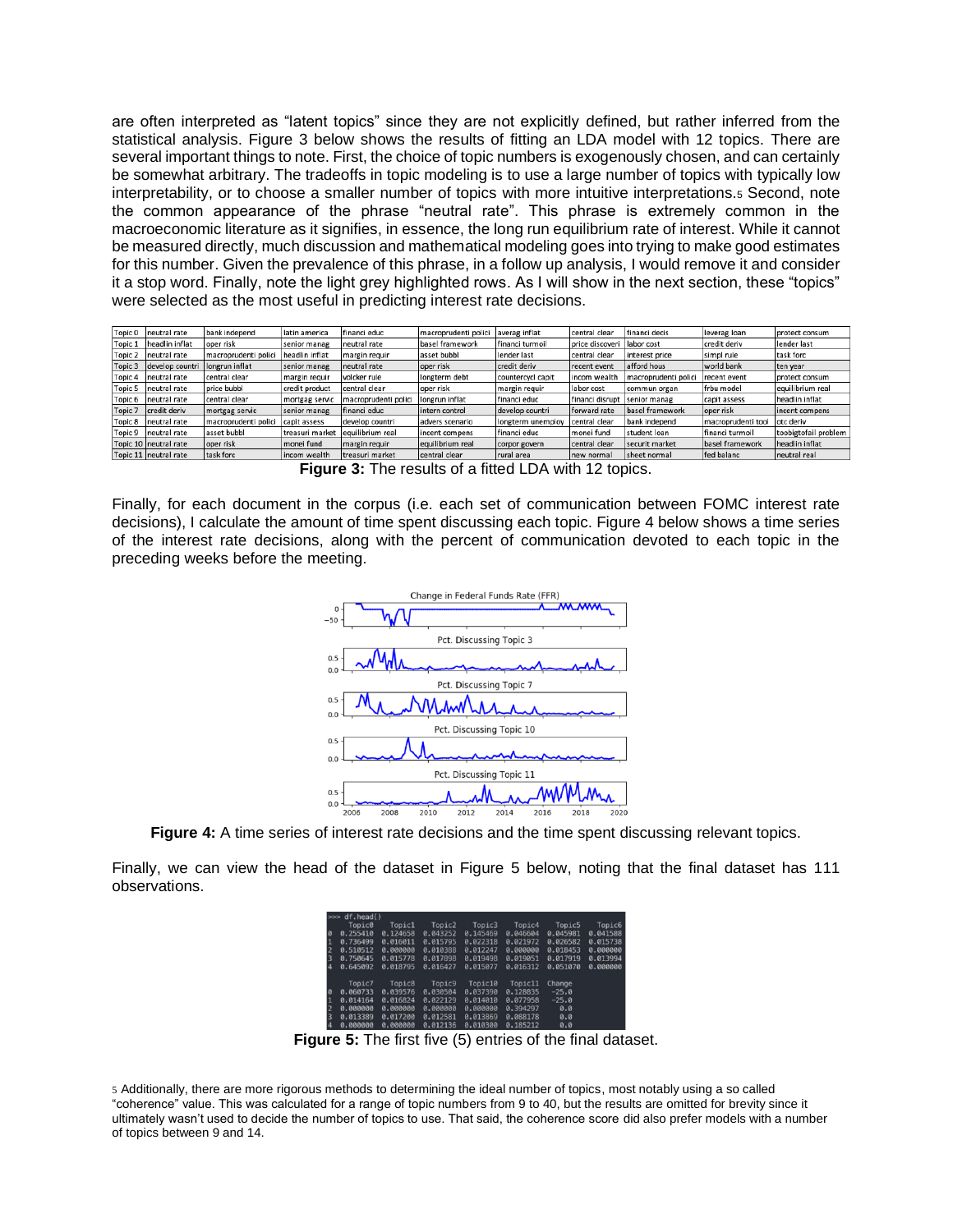### **ANALYSIS**

My first step in analyzing the data was to reduce the dimensionality of the covariates since I only have 111 observations, but have 12 topics. Using a L1 penalized regressions (also called LASSO), topics 3, 7, 10, and 11 were selected as the most relevant. These four (4) topics were then used in a standard OLS regression. The results from this exercise are shown in Figure 6 below.

|           | Dep. Variable:    |                | Change            |                             | R squared:          |            | 0.311     |
|-----------|-------------------|----------------|-------------------|-----------------------------|---------------------|------------|-----------|
|           | Model:            |                | OLS               |                             | Adj. R squared:     | 0.285      |           |
|           | Method:           |                | Least Squares     |                             | F statistic:        | 11.95      |           |
|           | Date:             |                | Mon. 02 Dec 2019  |                             | Prob (F statistic): | 4.73e-08   |           |
|           | Time:             |                | 19:58:39          |                             | Log Likelihood:     | $-459.16$  |           |
|           | No. Observations: |                | 111               |                             | AIC:                | 928.3      |           |
|           | Df Residuals:     |                | 106               |                             | BIC.                | 941.9      |           |
| Df Model: |                   |                | $\overline{4}$    |                             |                     |            |           |
|           |                   | coef           | std err           | t.                          | P> t                | [0.025]    | 0.975     |
|           | const             | $-0.8405$      | 3.537             | $-0.238$                    | 0.813               | $-7.854$   | 6.173     |
|           | Topic3            | $-29.8516$     | 9.124             | $-3.272$                    | 0.001               | $-47.941$  | $-11.762$ |
|           | Topic7            | 20.5297        | 9.256             | 2.218                       | 0.029               | 2.180      | 38.880    |
|           | Topic10           | $-77.3146$     | 19.405            | $-3.984$                    | 0.000               | $-115.786$ | $-38.843$ |
|           | Topic11           | 20.9176        | 7.536             | 2.776                       | 0.007               | 5.977      | 35.858    |
|           | Omnibus:          |                | 26.904            | Durbin-Watson:              |                     | 1.035      |           |
|           |                   | Prob(Omnibus): | 0.000             | 53.707<br>Jarque Bera (JB): |                     |            |           |
|           | Skew:             |                | $-0.978$          | $Prob(JB)$ :<br>2.18e-12    |                     |            |           |
|           | Kurtosis:         | 5.791          | Cond. No.<br>13.9 |                             |                     |            |           |
|           | Warnings:         |                |                   |                             |                     |            |           |

[1] Standard Errors assume that the covariance matrix of the errors is correctly specified.

**Figure 6:** Results from an OLS regression of the change in interest rate (in basis points) on the LASSO selected topics.

We see here that using the four (4) LASSO selected topics in a simple linear model explains approximately 31% of the total variation in interest rate changes, based on the R<sup>2</sup> score. Interestingly, we find that each of the coefficients on the included topics are statistically significant to 5% levels.

In order to test how well the OLS performs out of sample, I perform a leave-one-out cross validation. Here, I iteratively withhold a single observation, and fit a model on the remaining 110 observations. Then, I use the fitted model to make a prediction on the withheld observation. Figure 7 below shows the graphical results of these predictions.



**Figure 7:** Leave-one-out predictions (red) compared to the actual interest rate changes (blue).

6 Note, the LASSO regression acts as a penalty on non-zero coefficients. Mathematically, it is the optimization problem  $min\ \big\{\Sigma(y-\widehat{\beta x})^2+\alpha\,\Sigma|\beta|\big\},$  where β's are the coefficients, and  $\alpha$  is the weight we give to non-zero coefficients. In this case, I chose  $\alpha = 0.3$ .